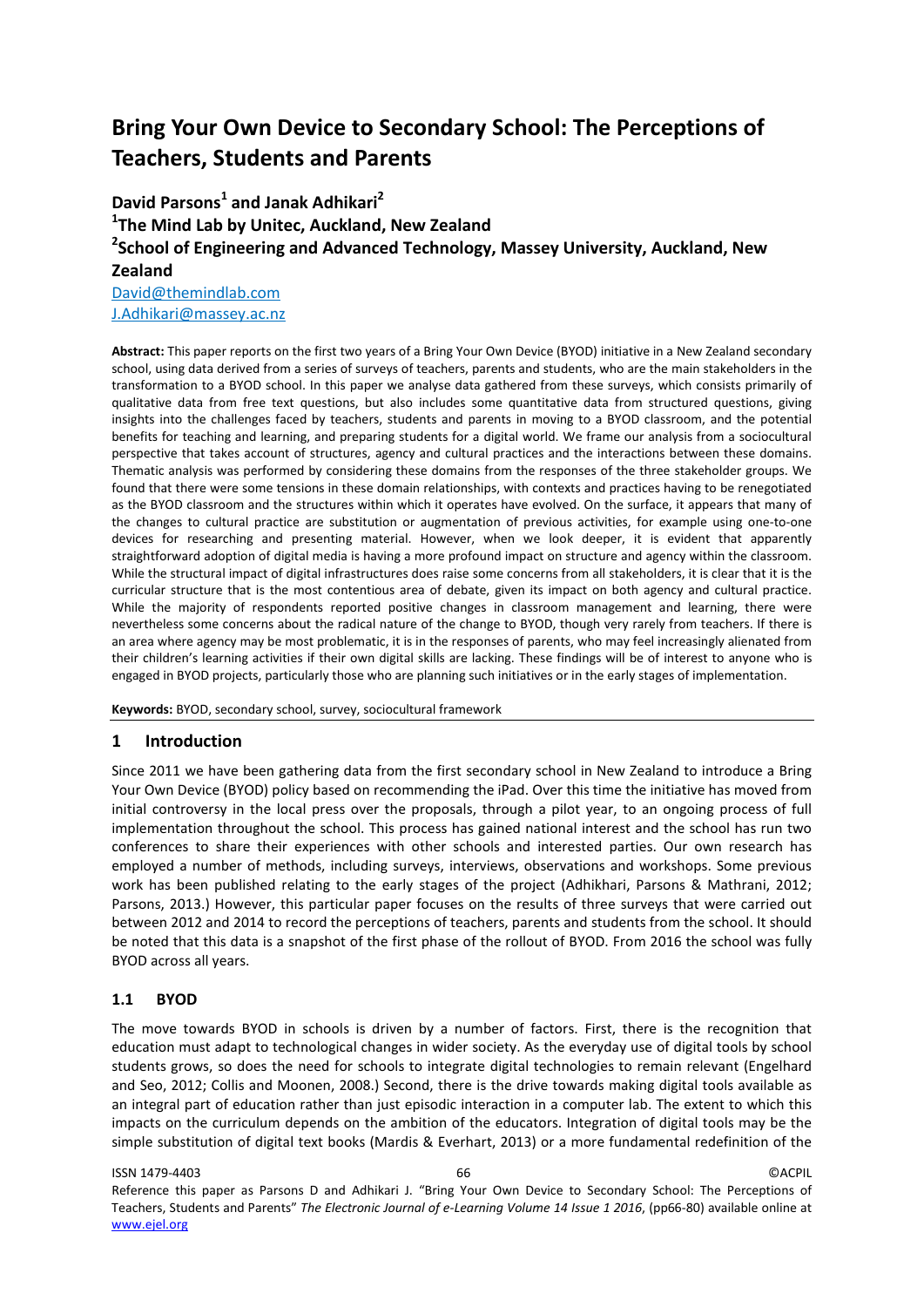curriculum (Twining, 2014). Third, there is the financial pressure on schools that are unable to provide every student with a device. Thus the onus is increasingly being put on parents to provide such devices, though different funding models are required for different contexts (Bailey, Schneider & Vander Ark, 2012.)

Along with potential benefits, such as improved learning outcomes in some contexts (e.g. Cristol & Gimbert 2013), come some concerns, such as disruption in the classroom (Sharples, 2002) and concerns about a lack of inclusivity and an increase in cyber-bullying (Sangani, 2013). There may also be digital divides in learning outcomes (Wei et al, 2011.) Themes that have emerged from other research in a similar context (BYOD in New Zealand secondary education) suggested that the main positive outcome was a shift towards student centred learning, while the main challenges were change management and student management (Baker, 2014.) Another New Zealand study, this time in primary education, highlighted the importance of collaboration between the key stakeholders of teachers, students and parents (Falloon, 2015.) Ackerman & Krupp (2012) also stress the role of collaborative stakeholders in a successful BYOD implementation, in particular the forging of new partnerships between students and teachers in the classroom, emphasising the change in classroom relationships brought about by BYOD. Bruder (2014) emphasises the need for certain structures to be put in place to promote equity, security and appropriate curricula, to ensure that BYOD programmes achieve their potential benefits rather than introduce risks.

It is important not to view BYOD in isolation, not to focus only on the device. BYOD can only take place within the context of certain enablers, such as a suitable wireless broadband infrastructure, with supporting policies and procedures for secure and appropriate use, such as those outlined by UNESCO (2013), and may be associated with other initiatives such as a move towards cloud based resources (Lennon, 2012.) In addition, it does not operate independently of the teaching and learning process, driving changes in curriculum and pedagogy (Cochrane et al, 2014.)

# **1.2 Investigating digital device use in the classroom**

There are a number of different approaches that may be used to investigate the use of digital devices in the classroom. For example Khalid et al (2014) applied a social constructivist perspective and grounded theory, identifying available knowledge and adoptable practice, advantages and adoption barriers as core topics of analysis. In contrast, Martin and Ertzberger (2013) took an experimental approach using pre-tests and posttests, focusing on achievement and attitude. Cheung and Hew (2009) identified a number of methodological approaches used by different researchers, concluding that surveys are the most common method, with interviews, observations and focus groups also regularly used.

# **1.3 Analysis framework**

Our analysis focuses on the broad spectrum of contexts within which a move to digital teaching and learning operates. Because our study looks at a BYOD initiative, this impacts not only on activities within the classroom but also those that take place in informal spaces and in the home. Therefore we adopted a sociocultural approach that takes account of structures, agency and cultural practices (Pachler et al, 2010.) This framework recognises the interrelationships between its three main components. (Figure 1.)

The role of agency, which is particularly powerful in a BYOD context, where learners have already appropriated their own devices, means that the presence of digital devices is only the starting point. The way that learners operationalize their own agency defines the actual role of these devices in the classroom; "a tool is what it is used for" (Bannon & Bodker, 1991, p. 238). On a similar theme, MacKenzie and Wacjman (1985) note that that specific technologies succeed or fail for a number of contextual reasons that derive from both structure and culture. For example we have noted how teachers of different subjects utilise mobile devices in their classrooms in very subject specific ways, and that these devices are not ideal for every situation (Parsons, 2013.)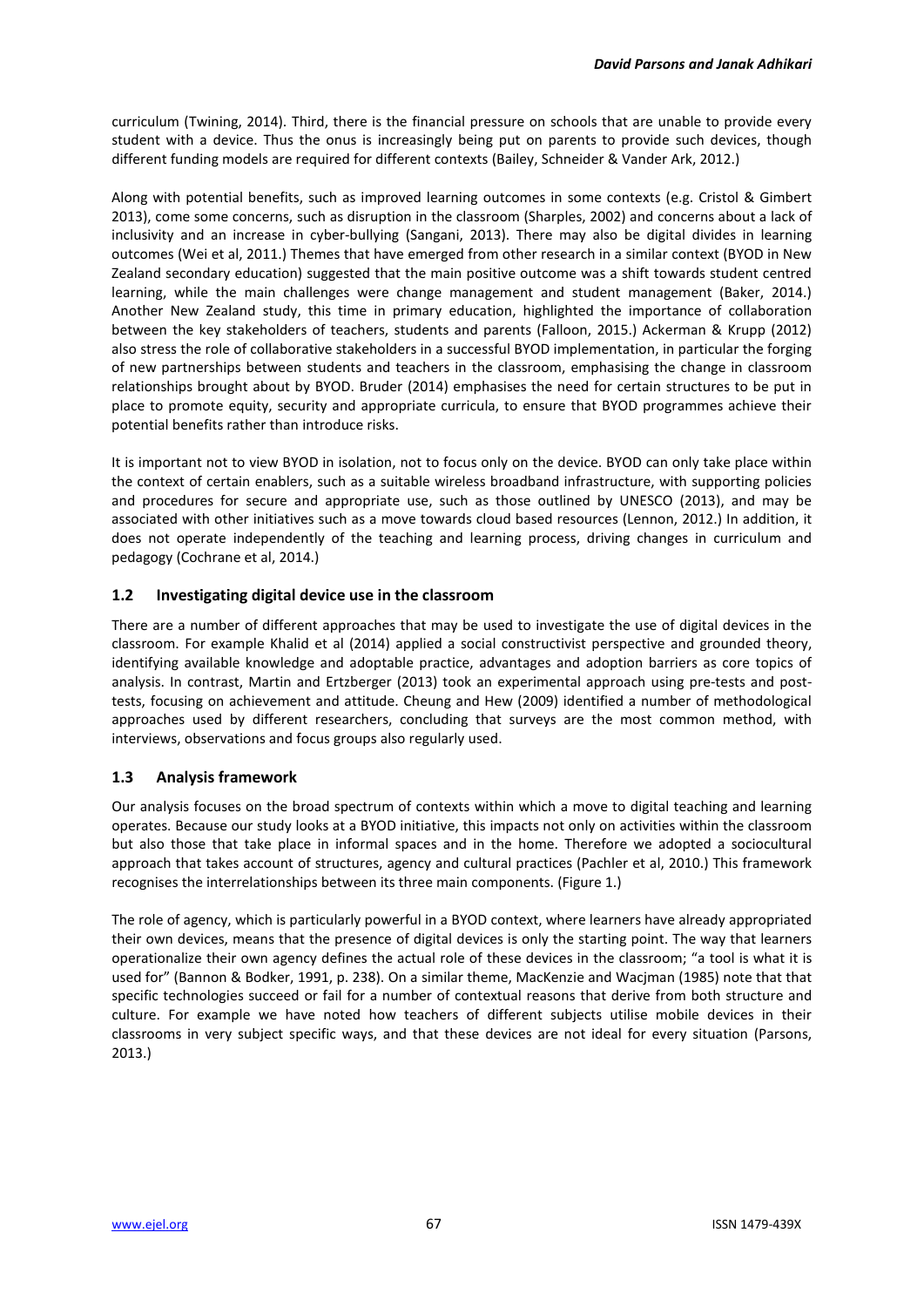

**Figure 1:** The sociocultural framework used in our analysis (adapted from Pachler et al, 2010)

Once digital tools are adopted, over time there is a two-way process through which the use of these tools changes the learning activities where they are applied. The structure within which this happens is important, but the tools can, in turn, impact on that structure. In our model, for example, using digital tools within the curriculum impacts on that curriculum. This concept has previously been referred to as the "coevolution" of tasks and artefacts (Carroll et al., 1991), and the "reciprocal shaping" of technology and society (Brosveet & Sorensen, 2000). There are also echoes of McLuhan here, where we ourselves are extended by technology use (McLuhan, 1964.)

In our analysis, we seek to identify data that relates to the specific items within each of the three concepts of the sociocultural framework and, where possible, the relationships between them. Our data is gathered from the perspectives of three different stakeholder groups; teachers, students and parents. Thus our analysis is focused on these differing perspectives, and we formulated the following research questions, based on the framework and our stakeholder groups.

- How have stakeholders responded to structural change as a result of the BYOD initiative?
- How has the agency of stakeholders evolved as a result of the BYOD initiative?
- How have the cultural practices of stakeholders evolved as a result of the BYOD initiative?
- How have structures, agency and cultural practices interacted during the period of the BYOD initiative?

# **2 Methods and materials**

The source data for this article comes from three sets of online surveys administered in mid 2012, early 2013 and mid 2014. There were three separate sets of questions administered in each of these years, to teachers, parents and students at the school. There were no sampling criteria to include or exclude any members of these groups. We did not record any demographic data, but the students concerned were primarily from year 9 (first two surveys) and some from year 10 (third survey), so were aged 13-14. The gender balance at the school is approximately equal. As part of the low risk ethics process under which the research was undertaken, the surveys were all anonymous and voluntary, and publicised though the usual school communication channels (e.g. school newsletters.) The researchers designed the surveys but were not involved in publicising them. The questions were not identical in each survey, because we aimed to address a range of issues over time. The numbers of fully completed responses to each of the surveys are shown in Table 1. The school roll is approximately 2,000, but only one year group was involved in the pilot year (2012), and the programme has only slowly expanded through other year groups (there are seven in total.) Our 2012 and 2013 results therefore represent roughly 25% of the initial cohort of students and almost all the relevant staff. The number of parent and student responses dropped in 2014. This may just be due to 'survey fatigue' but we can only speculate about this. Despite these limitations, the amount of data gathered in these surveys is substantial, and combines both quantitative (multi choice, ordering, Likert scale) and qualitative (free text) data.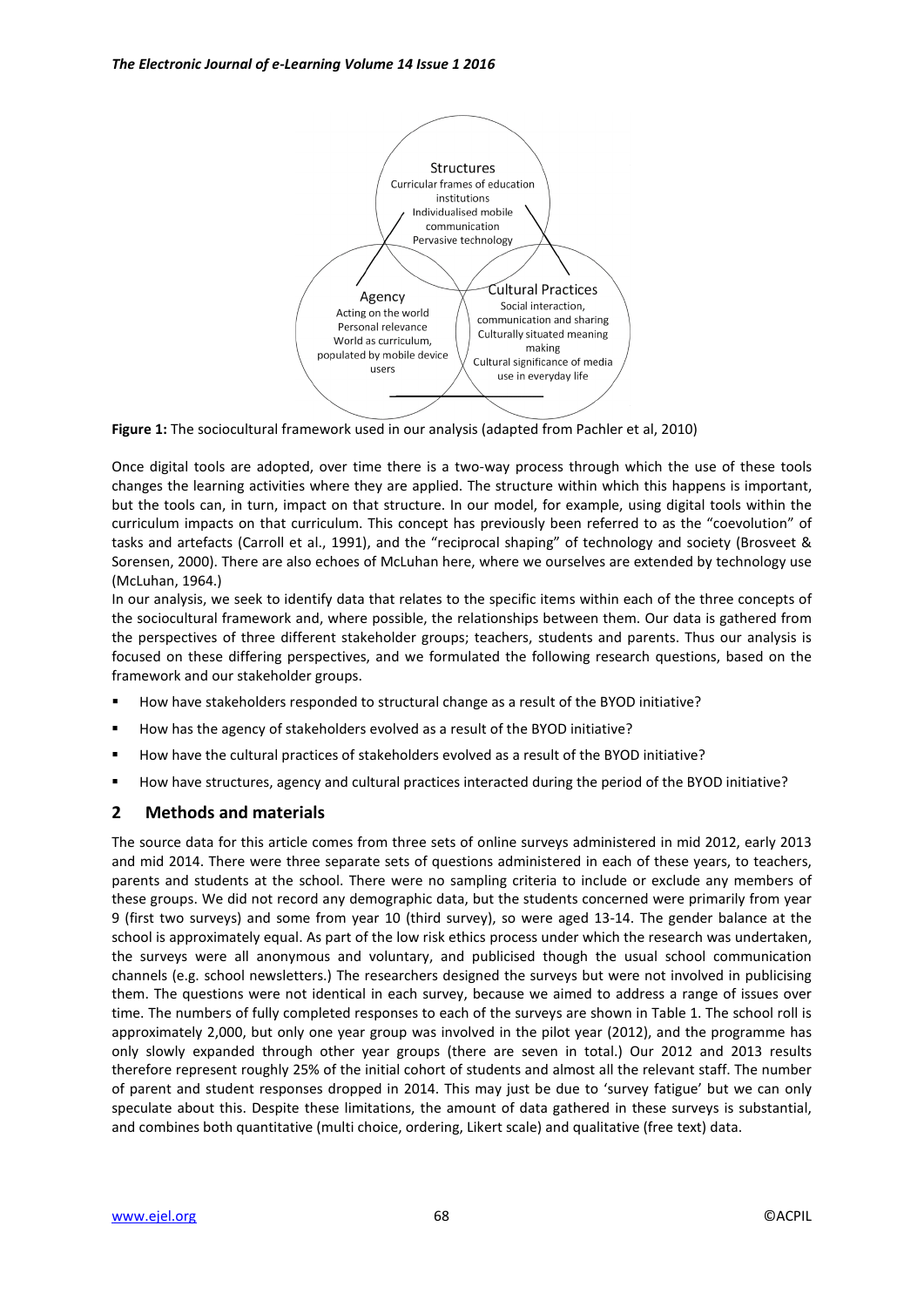**Table 1:** Numbers of respondents to each survey

|                 | 2012 | 2013 | 2014 |
|-----------------|------|------|------|
| <b>Teachers</b> | 14   | 40   | 63   |
| <b>Parents</b>  |      | 71   | 50   |
| <b>Students</b> | 56   | 98   | 41   |

The qualitative data provides a number of insights into various aspects of the BYOD project. The thematic analysis of data was approached using axial, hierarchical coding. As Saldaña (2009) notes, the approach taken by the researcher to coding qualitative data may be influenced by a number of factors that will shape the interpretation of the data. In this case, the main constructs for the analysis were drawn from the sociocultural framework (Figure 1), while the units of analysis within these constructs were the stakeholder groups. Thus the constructs and groups were pre-emptive of the data analysis. Repeated ideas and themes that emerged from the data were linked to the appropriate constructs and groups.

# **3 Results**

Our results are presented under the main concepts of the framework, namely structures, agency and cultural practices, addressing each of the first three research questions in turn. This analysis is primarily qualitative, but some quantitative results have been included where they relate to the themes of analysis. Qualitative data has been analysed in groups based on respondent type, that is, the three teacher surveys were analysed together, then the three student surveys, then the three parent surveys. This allowed us to identify variations in themes between these three stakeholder groups. In the qualitative analysis, in an attempt to identify core themes across the BYOD initiative, data from the three surveys has been analysed as a single data set. However, in the quantitative data we have also sought to identify any changes that are evident over time. These comparisons have to be interpreted with the proviso that we did not ask exactly the same questions in each survey, and we do not know to what extent the same parents, teachers and students answered the surveys.

# **3.1 Qualitative Coding**

Free text survey questions were analysed in NVivo, coded using emergent themes (developed from repeated ideas) and subsequently gathered together under predefined broader constructs (Auerbach & Silverstein, 2003.) Following a simple content analysis of repeating ideas, the broad emergent themes are outlined in Table 2, cross referenced by construct and stakeholder role. We drill down further into these themes when we discuss each stakeholder group in later sections.

| Construct         | <b>Teacher Themes</b>              | n  | <b>Student Themes</b>     | n  | <b>Parent Themes</b>      | n  |
|-------------------|------------------------------------|----|---------------------------|----|---------------------------|----|
| <b>Structures</b> | Classroom (curricular)<br>practice | 15 | Technology<br>Affordances | 22 | Devices in school         | 13 |
|                   | <b>Technology limitations</b>      | 19 |                           |    |                           |    |
| Agency            | Classroom roles                    | 10 | Enabling                  | 83 | Student agency (positive) | 34 |
|                   | Equity                             | 11 | Restricting               | 66 | Student agency (negative) | 23 |
|                   | Giving students agency             | 24 |                           |    | Parent agency             | 20 |
| Cultural          | Digital pedagogy                   | 21 | Interactions with         | 14 | Family dynamics           | 31 |
| <b>Practices</b>  | Student practice                   | 6  | others                    |    |                           |    |

**Table 2:** Constructs and themes by stakeholder role from the qualitative data analysis

From the rather general themes identified within the three main constructs of our analysis, a few observations can be made. The teachers tended to address a broader set of themes in their responses across all three constructs. Further, their negative experiences were confined only to the structural limitations of technology (e.g. occasionally unreliable wireless connectivity) rather than to any fundamental misgivings about the BYOD innovation as a whole. They also focused strongly on various aspects of the changes taking place in classroom practice; the changing roles of teachers and students in a classroom where student agency was increased through the use of digital devices, and the potentials of new digital pedagogies. In contrast, the students reported primarily within the agency construct, with little reference to cultural practice and, like the teachers, a structural focus on the technical infrastructure of the BYOD learning environment. Although a majority of student responses reported that BYOD was an enabling innovation, there were also many concerns expressed around the potential restrictions on agency. These ideas will be explored in more detail later in this article. Parents' views on structures, given that they had no direct experience of the wireless infrastructure or device use in the classroom, focused more on the provision and value of the learning devices within the curriculum. In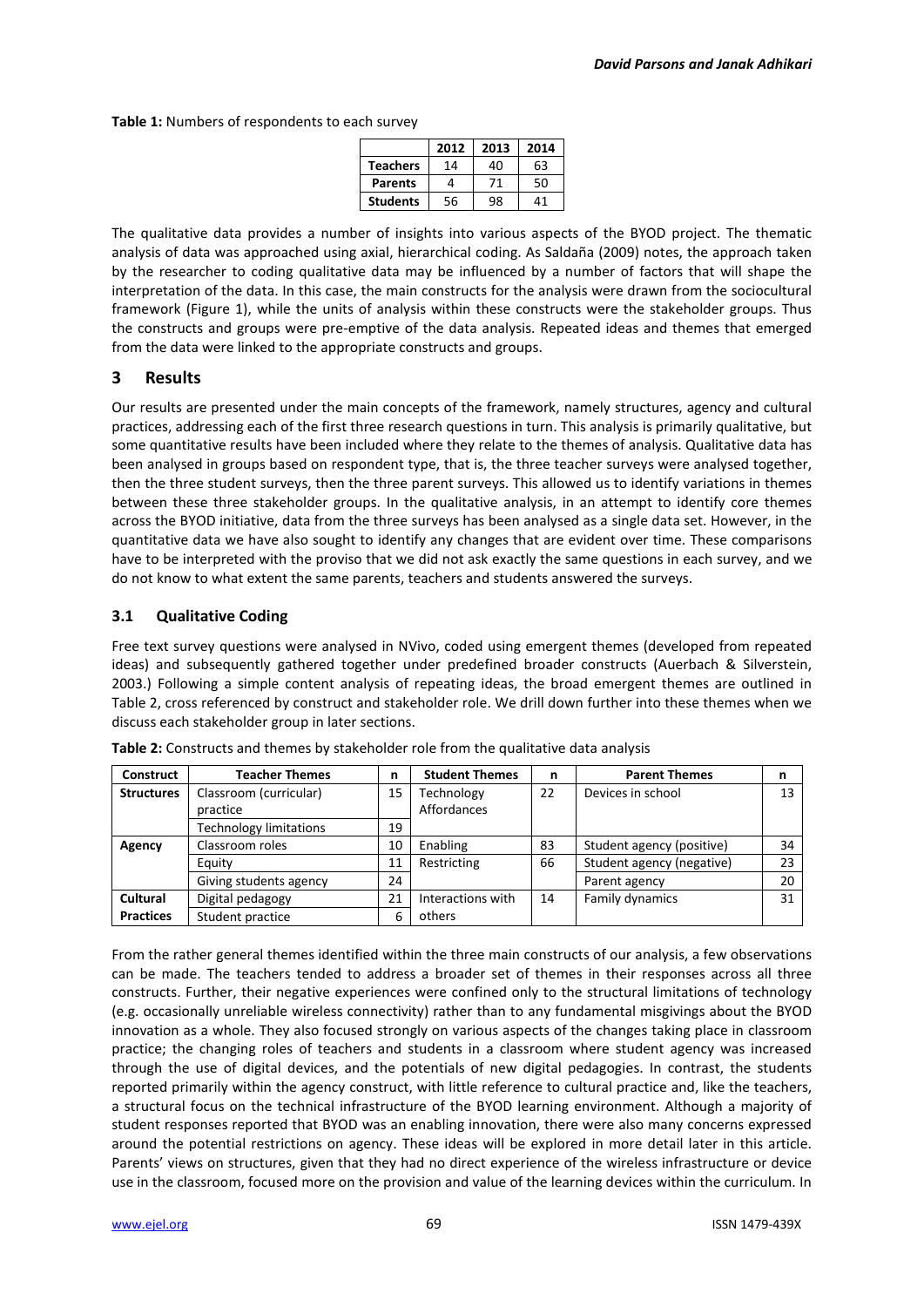focusing on agency, like the students, there was a split between both positive and negative views of the effects on learning, though once again, positive views were in the majority. Another major issue was parental agency. Many parents felt excluded from the digital experience of their children in various ways, as discussed later. Impact on the family was the key concern in terms of cultural practice, and many parents chose to reflect on the perceived impact of the change in learning styles on the way their children behaved at home. Again, this will be discussed later.

Overall we can see that the teachers responded the most positively to the BYOD innovations, and parents had the most reservations. Students provided a range of views, both positive and negative, but all of which can give insights into the impact of the BYOD programme. In all three of these stakeholder perspectives, we see the power of agency. Teachers, who have the most agency, were the most positive about the move towards BYOD, while parents, who have the least agency, had the most reservations.

## **3.2 Structures**

Structures are the most straightforward of the three concepts encompassed by the model. Simply put, they relate to the BYOD devices, the technological infrastructure within which they are used, and the curriculum within which they are applied. Table 3 shows the repeated ideas in the structural themes.

| <b>Structures</b> | <b>Themes</b>                 | n  | <b>Repeated Ideas</b>                      | n  |
|-------------------|-------------------------------|----|--------------------------------------------|----|
| <b>Teachers</b>   | Classroom (curricular)        | 15 | Changes in delivery of learning            | 10 |
|                   | practice                      |    | Differing approaches by different teachers | 5  |
|                   | <b>Technology limitations</b> | 19 | Connectivity issues                        | 6  |
|                   |                               |    | Software problems                          | 7  |
|                   |                               |    | Layers of complexity                       | 4  |
| <b>Students</b>   | <b>Technology Affordances</b> | 22 | Network infrastructure                     | 3  |
|                   |                               |    | Device affordance                          | 12 |
|                   |                               |    | Non-digital curriculum                     | 7  |
| <b>Parents</b>    | Devices in school             | 13 | Device support                             | 6  |
|                   |                               |    | Curriculum in society                      |    |

**Table 3:** Themes and repeated ideas from the 'structures' construct

Teachers' responses around the construct of structure focused on either classroom (curricular) practices or technology limitations, since the curriculum had been impacted by the introduction of digital devices, with a knock on effect on infrastructure dependency. In terms of curriculum structure, classrooms were more devolved, collaborative, group based and student centric. Teachers here tended to express very similar views, the following comment being typical:

"*The focus in the classroom has changed, very student centred. Inquiry learning style is the norm and sharing is an important component of the class environment. Front of the room instruction is less important, in fact there is not really a front of the room. Have been experimenting with different classroom set outs*."

Reference to different approaches by other teachers were more equivocal. Some teachers were evidently somewhat resistant to change:

"*Big gaps in pedagogical practice showing between those with devices and who are using them and others who aren't*."

There were several comments that related in some way to the layers of complexity introduced by digital tools. One example was;

"*Remembering a plethora of passwords.*"

When students commented on structural elements, a few referred to some issues with the wireless infrastructure, but a larger number expressed concerns about the affordances of different devices, with an emphasis on the relative merits of iPads and laptops. Some commented about the disruption of being in classrooms with a mix of devices. Another significant set of ideas related to the non-digital curriculum, in the sense that there was a keenness not to let digital devices take over all teaching and learning activities. This example is indicative:

"*Occasionally I think we should be able to make big awesome projects with crafts and stuff without the iPad*."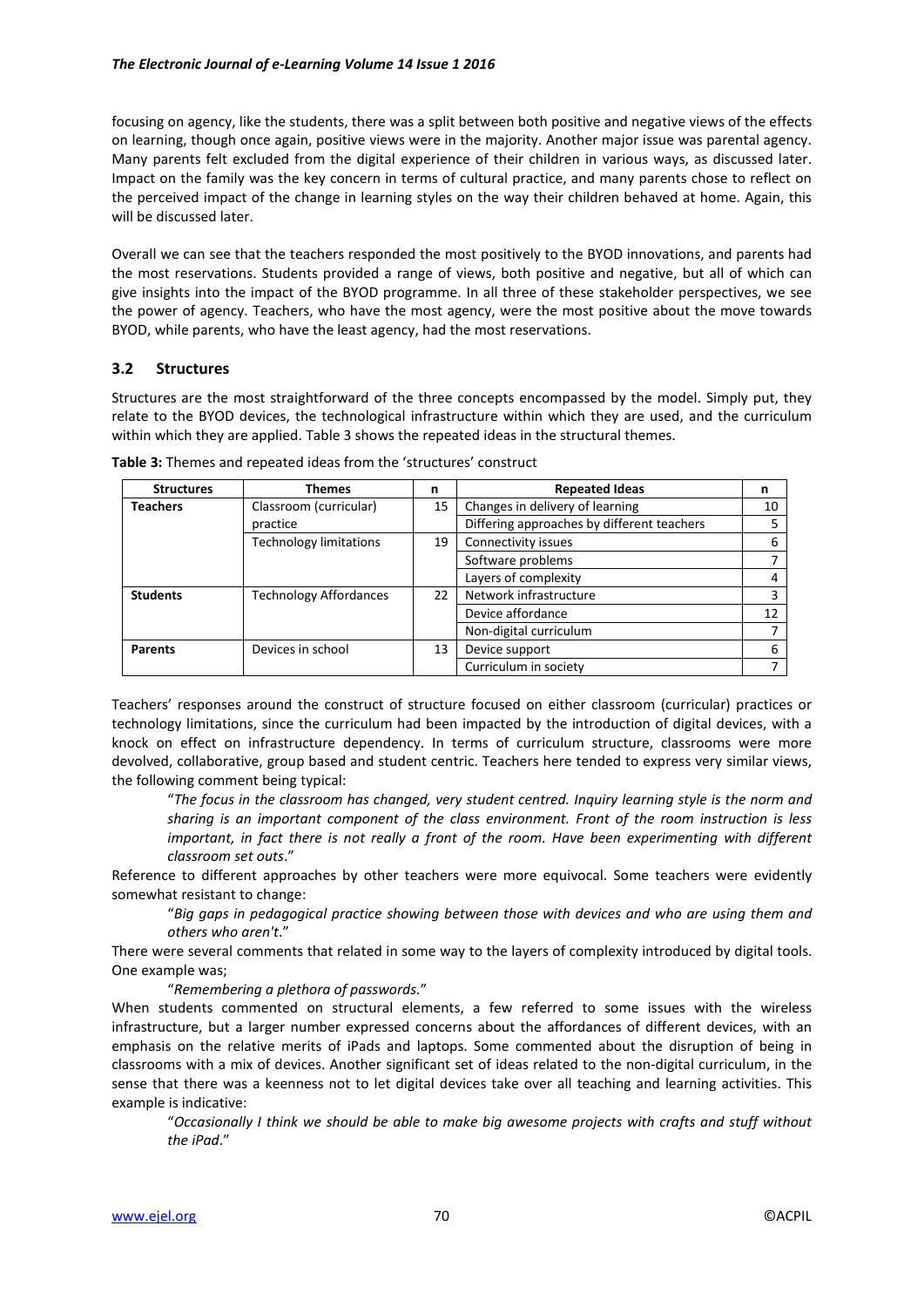When it came to the parents' responses, most of the comments relating to device support were around the provision and maintenance of the devices themselves. One other comment in this theme related to a somewhat different aspect, that of equity, an issue highlighted by Bruder (2014).

"*The homework set was assuming that everyone had broadband which we didn't because I couldn't afford it as I was paying off a tablet (we now have it)*."

The other repeated idea in this theme was the role of a digital curriculum as it relates to  $21^{st}$  century society. The following comment was typical:

"*I think it's the way of the future, and when they leave school they will need to know this technology.*" The quantitative data from the surveys also provided some useful insights into structural components. In terms of pervasive technology, the wireless infrastructure turned out to be more problematic than was first anticipated. In the 2012 survey, only one member of staff expressed concerns about network connectivity. Having actually experienced device use in their classrooms, twenty teachers expressed issues with network connectivity in the 2014 survey. Thus we note how structures may act as constraints to agency.

When analysing individualised mobile communication, one interesting finding from the data was that the proportion of students who were using a non-iPad device actually appeared to increase between 2012 and 2014, from 4% to 19%. Most of this change was due to students using laptops. One reason given for this by a parent was due to the different handling of the laptop; some iPads were carelessly exposed to accidental damage by other students.

*"He has a laptop now as his iPad kept cracking"*

Another motivation, again expressed by a parent, was the greater power of a laptop.

*"We had no problems with the iPad but now he is getting more specialised it appears we may need a Mac to accommodate his learning requirements."*

This time we see a more positive relationship between structure and agency, with choices being made from the perspective of potential benefit.

Looking at the curricular frame of the institution, most of the curriculum in New Zealand schools is driven by the National Certificate of Educational Achievement (NCEA), which is the main national qualification for secondary school students. NCEA results are recognised by employers and by higher education institutions both nationally and internationally. In most subjects, students sit externally assessed examinations. Within this external constraint, it is clear that the in-school curriculum cannot freely evolve. Thus the changes we have seen within the curriculum are confined to changes in the way that the existing content is delivered. The most common change to curriculum delivery within the school is that work has become more research based. When asked what changes students had noted in their learning (2014 survey) around 25% of the students referred to benefits for research, some explicitly. For example

*"I have noticed that research is a lot easier for classes",* and *"faster to do work and better access to information"*

Despite these positive effects, some parents, teachers and students were concerned about the dissonance between digital teaching and learning and traditional written exams.

*"It concerns me that NCEA is seemingly lagging behind with assessing our students." (Teacher, 2014)*

Although the future strategy for NCEA includes at least some online assessment (NZQA, 2013), in the short term the school has to prepare its students for written exams. This is a major constraint by structure on both agency and cultural practice.

## **3.3 Agency**

One of the core components of agency is the ability to act on the world. In the context of BYOD this means having a suitable skill set for making optimum use of digital tools, thinking critically and processing and applying the information to create new knowledge. Table 4 shows the repeated ideas in the agency themes.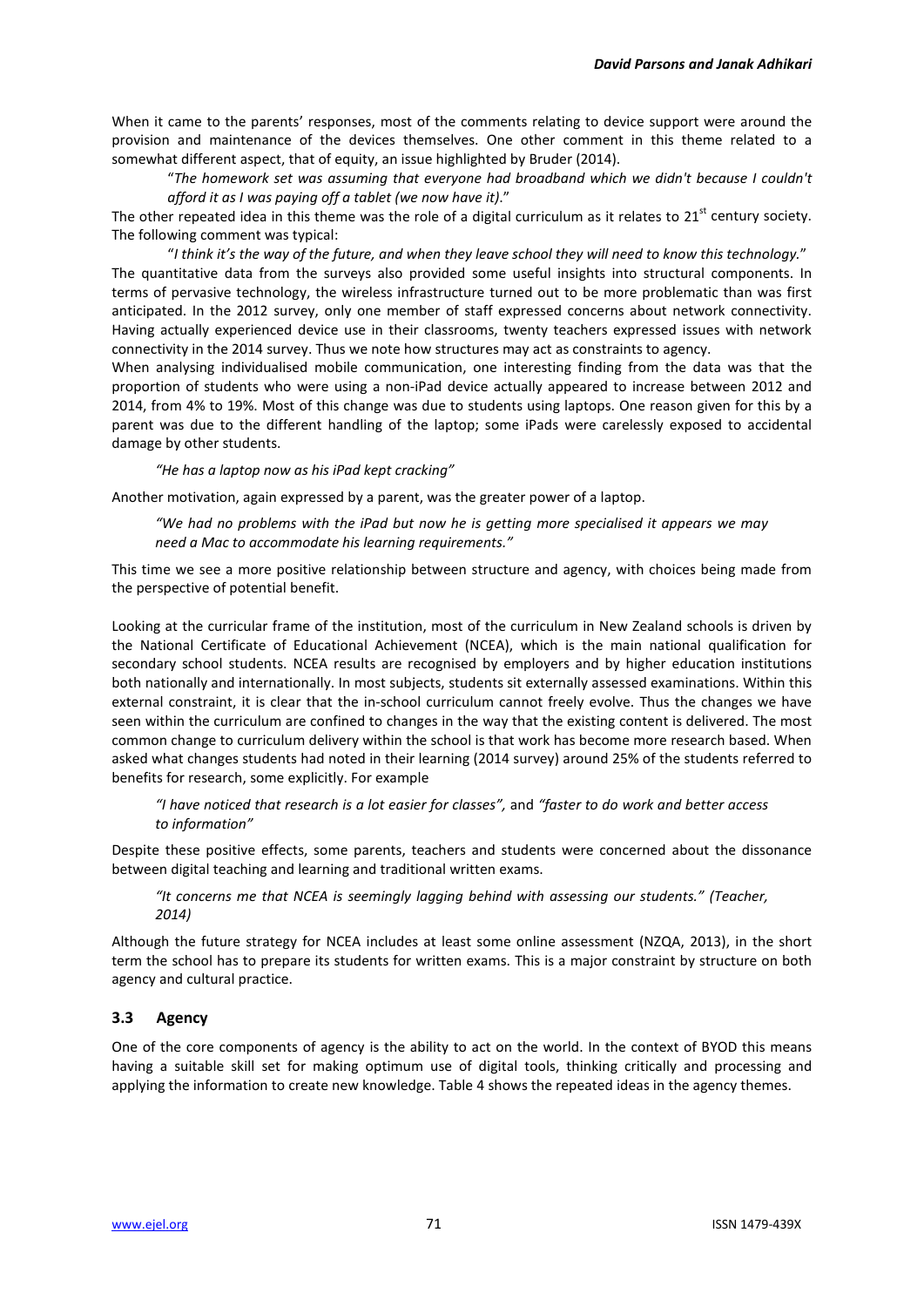| Agency          | <b>Themes</b>             | n  | <b>Repeated Ideas</b>                                   | n              |
|-----------------|---------------------------|----|---------------------------------------------------------|----------------|
| <b>Teachers</b> | Classroom roles           | 10 | Changing the teacher role                               | 7              |
|                 |                           |    | Resistance and dissent                                  | 3              |
|                 | Equity                    | 11 | Enabling individual attention                           | 6              |
|                 |                           |    | Students assisted by devices and peers                  | 5              |
|                 | Giving students agency    | 24 | Not digital natives                                     | 6              |
|                 |                           |    | Directing learning                                      | 9              |
|                 |                           |    | Devices enabling agency                                 | 9              |
| <b>Students</b> | Enabling                  | 83 | Higher productivity                                     | 13             |
|                 |                           |    | More enjoyment of learning                              | 9              |
|                 |                           |    | Better learning outcomes                                | 12             |
|                 |                           |    | Ease of access to resources                             | 45             |
|                 |                           |    | Ease of communication with others                       | 4              |
| Restricting     |                           | 66 | Off-task behaviour (self)                               | 18             |
|                 |                           |    | Off-task behaviour (others)                             | 9              |
|                 |                           |    | <b>Reduction in skills</b>                              | 33             |
|                 |                           |    | Physical impediments                                    | 6              |
| <b>Parents</b>  | Student agency (positive) | 34 | Increased motivation                                    | 14             |
|                 |                           |    | Improved performance                                    | 6              |
|                 |                           |    | Digital skills development                              | 6              |
|                 |                           |    | Improved self-management of learning                    | 4              |
|                 |                           |    | Benefits for students with learning difficulties        | 4              |
|                 | Student agency (negative) | 23 | Impact on reading and writing                           | 4              |
|                 |                           |    | Difficulties migrating to digital teaching and learning | 15             |
|                 |                           |    | Lack of visible agency                                  | 4              |
|                 | Parent agency             | 20 | Homework is hidden                                      | 8              |
|                 |                           |    | Lack of digital skills to support students              |                |
|                 |                           |    | Unwillingness of students to give parents agency        | $\overline{7}$ |

**Table 4:** Themes and repeated ideas from the 'agency' construct

Teachers noted that their agency in the classroom had undergone a change, usually in terms of progressing towards new roles within the classroom. The following quote indicates an example of this change.

"*As a 'non-techie' I was keen to be involved but terrified. As the year has progressed I feel I have become far more competent, confident and really ready to take things further*."

However another aspect of teacher agency was the tendency of some to resist and dissent, opposing imposed changes of practice. One teacher questioned the level of consensus within the staff:

"*Consensus on the popularity of the BYOD program within school is much more varied than I believe the school realizes*."

Equity was explored from two dimensions; teachers being able to be more equitable in their teaching, and students gaining a more equitable agency in the classroom due to the support of devices and peers.

While many teachers appear to want to give students more agency in the classroom, it appears that there are several barriers. One is that teachers have found that many of their students are not 'digital natives' and cannot naturally work effectively with technology without considerable guidance.

"*Students not being the digital natives they are purported to be. They are VISUAL natives rather than digital*."

As a result, a greater level of teacher agency is required to direct the digital classroom than some teachers expected.

"*Biggest unexpected so far has been the amount of explicit instruction and direction students have needed to both drive the device and their own learning using it*."

Notwithstanding these issues, teachers also reported various ways in which they could transfer agency to students through the support offered by digital tools. For example podcasts and the physical mobility of learning offered by the devices.

Students reported several repeated ideas around positive aspects of their own agency. By far the most common idea was the ease of access to learning resources. Students also expressed that they felt they were more productive in class, were better able to communicate with teachers and peers, enjoyed learning more, and had improved their learning outcomes. One student comment encapsulates a number of these ideas together: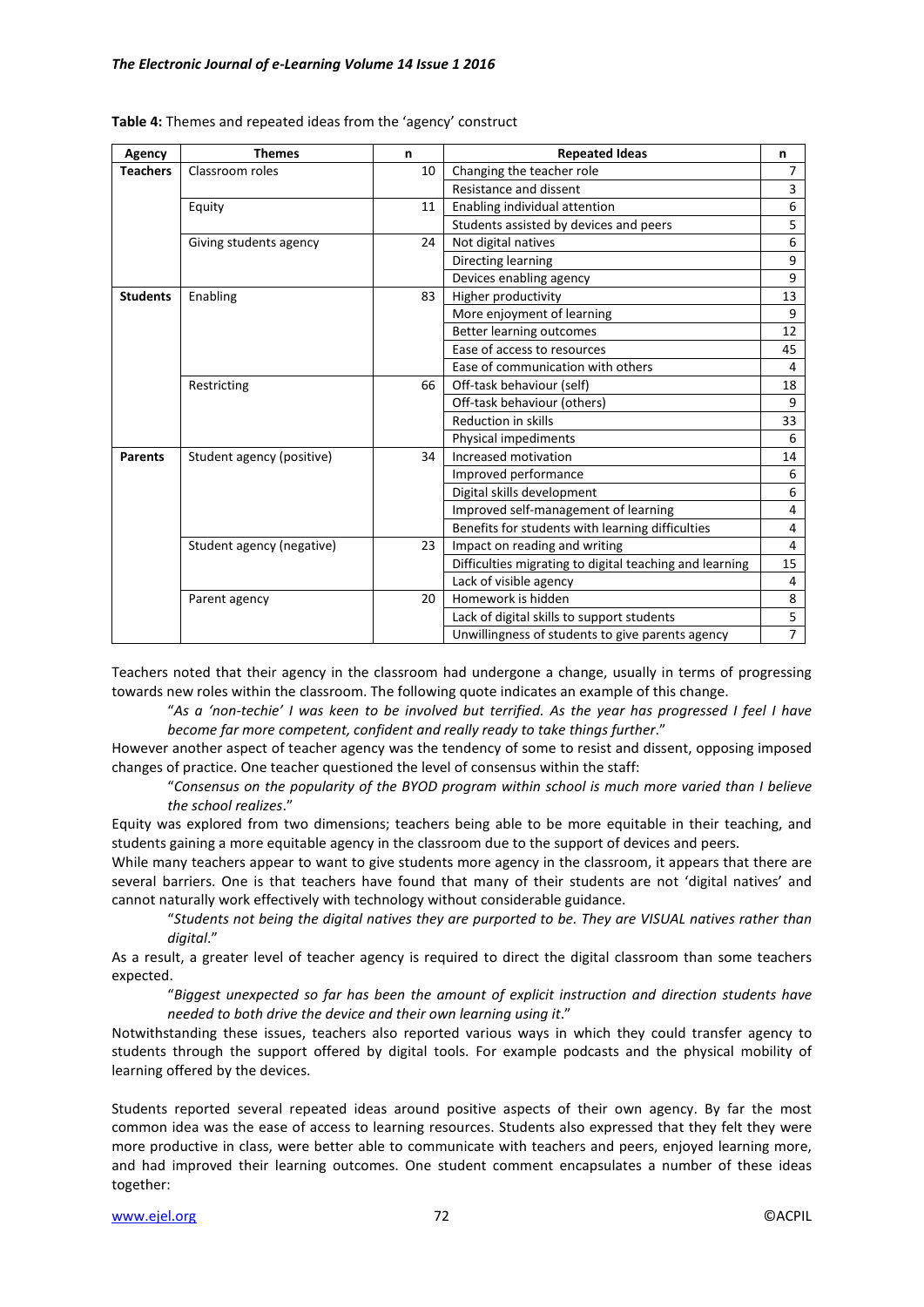"*We are able to access information from the internet much easier. Our learning has advanced because of this. We can record and present our projects in a creative way. We are able to communicate with our teachers through email, iMessage and other apps. We can hand in work faster and not have to waste printing ink or even be at school to hand in work*."

There were however a number of ideas that reflected more negative aspects of student agency. These focused around the off-task behaviour of themselves and others. Some students reported a perceived drop in certain skills, mostly related to handwriting. The following, one presumes, was written tongue in cheek, but was not unrepresentative:

"*Cant rite az gud*."

A few students also reported physical issues such as headaches, eye strain and poor posture.

Parents reported a number of positive effects on student agency. The most frequently mentioned was motivation, for example:

"*We have found that our son has been thoroughly motivated by the iPad, there seems to be a huge benefit in terms of his willingness to complete tasks via the device*"

Improvements in learning performance were noted by some, often with a specific mention of agency:

"*My child has become a more independent learner. I noticed in the last 12 months that my child's performance improved…achieving better grades*."

A side effect of using digital tools for learning also enabled students to develop digital skills, for example "*My child is quite computer literate since using the iPad*."

Better self-management of learning was also noted as a feature of student agency:

"*He is well-organised and up-to-date with his homework often completing it early*."

Parents of students with learning difficulties were particularly impressed by the increase in their agency:

"*Having a child with ADD - the difference is huge. It engages her in a way that normal teaching doesn't*."

Of course not all reflections from parents about their children's agency were necessarily positive. Some parents felt that the use of digital devices has impacted in their children's ability to read and write in the traditional way. The majority of comments however focused on various aspects of students seeming to have difficulties transitioning to the new teaching and learning environment. These often reflected back onto parental perceptions of their children's preferred learning styles:

"*My daughter feels due to no longer writing out her work she often does not retain information as well as she used to*."

Some other comments suggest that their children lack agency in the digital context. These covered several related ideas but this comment is indicative of some students' lack of agency using digital tools

"*My daughter just gave up and went back to pen and paper and refused to present work on the tablet*."

The other theme identified by parents was their own agency, which many believed had been diminished in terms of their ability to engage with their children's schoolwork. They either felt that the homework was hidden from them, either deliberately or because it was all electronic and so not as easily visible as written homework, or they felt that their digital skills were inadequate to help their children. A feeling of lack of agency coupled with feelings of exclusion are summed up in this comment:

"*Didn't seem to have much work to be done at home - that he told me about*"

From the quantitative data, there are some insights into digital skills, which can have a major impact on agency. We note that the overall skill levels of staff appeared to be slightly lower in the 2014 survey than in 2012 (Figure 2, top). However it should be noted that the 2012 staff were early adopters who volunteered to take part in the first year of the BYOD initiative. The figures for 2014 represent a larger cohort of teachers across the school. This suggests that we cannot expect the agency of staff overall to reach its maximum potential until the BYOD approach has been fully rolled out across all school years so that all the staff have had the opportunity to fully develop their digital skills.

From the surveys of students, we note a strikingly different pattern (Figure 2, bottom), though it should be noted that we asked a somewhat different question about their levels of skill in making meaningful use of digital devices in learning. Further, the 2014 survey only had three options instead of five. Nevertheless, there is a marked increase in the perceived level of digital skills, so the potential for agency appears to have increased over time. These results for teachers and students suggest a possible skills gap, but of course the skill set that teachers need to bring to bear is more complex and demanding than the skill set needed by the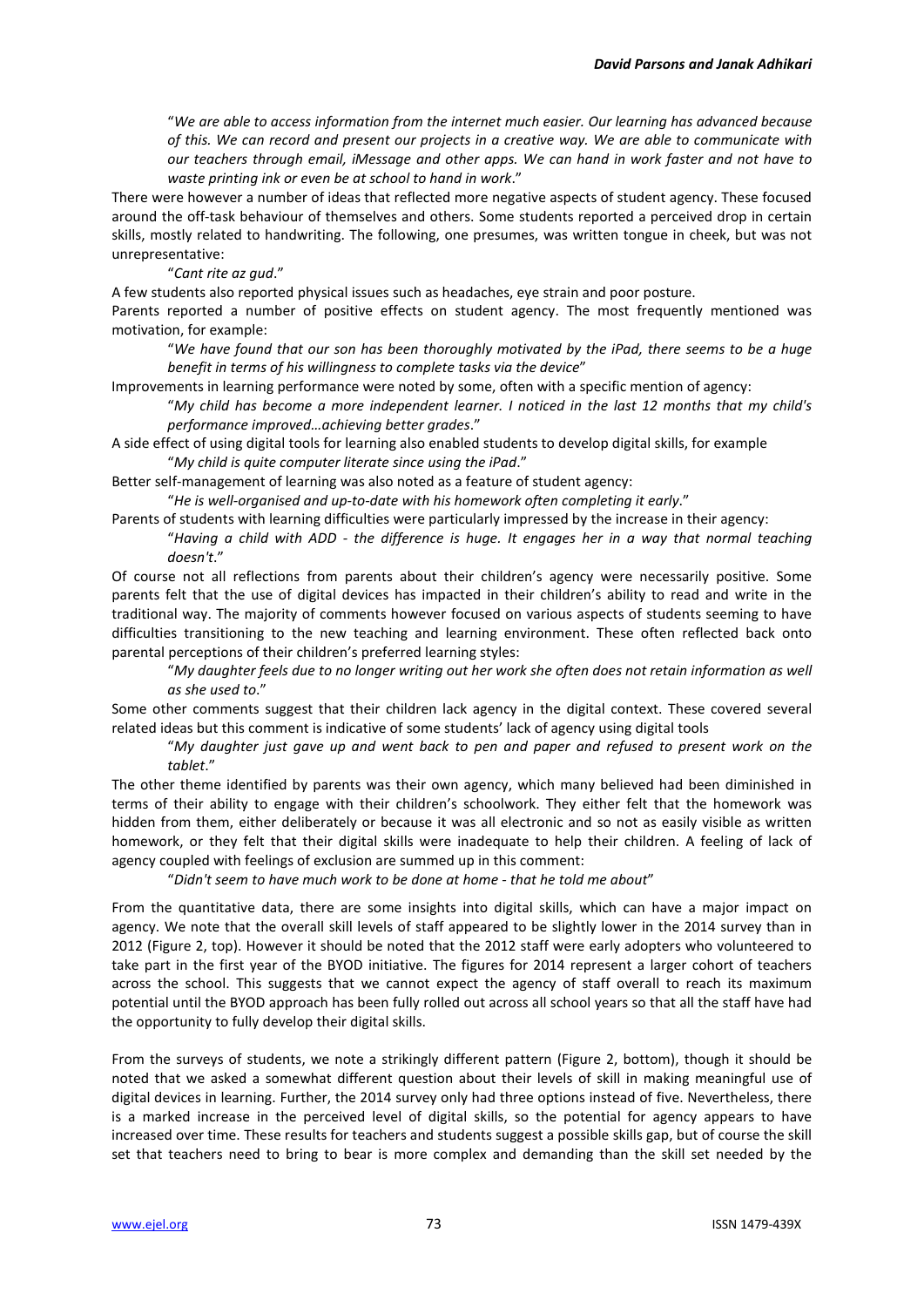students. Nevertheless, for those who are already actively engaged in using the one-to-one devices, there is certainly skill development going on. Two responses from the 2013 teacher survey noted:

#### *"My skills have grown SO MUCH"*







As student skills and agency have evolved, students appear to have developed critical thinking about the role of technology in the classroom. In the 2014 survey, although almost all of the students were in favour of using one-to-one devices for learning, around half suggested changes in practice (Figure 3).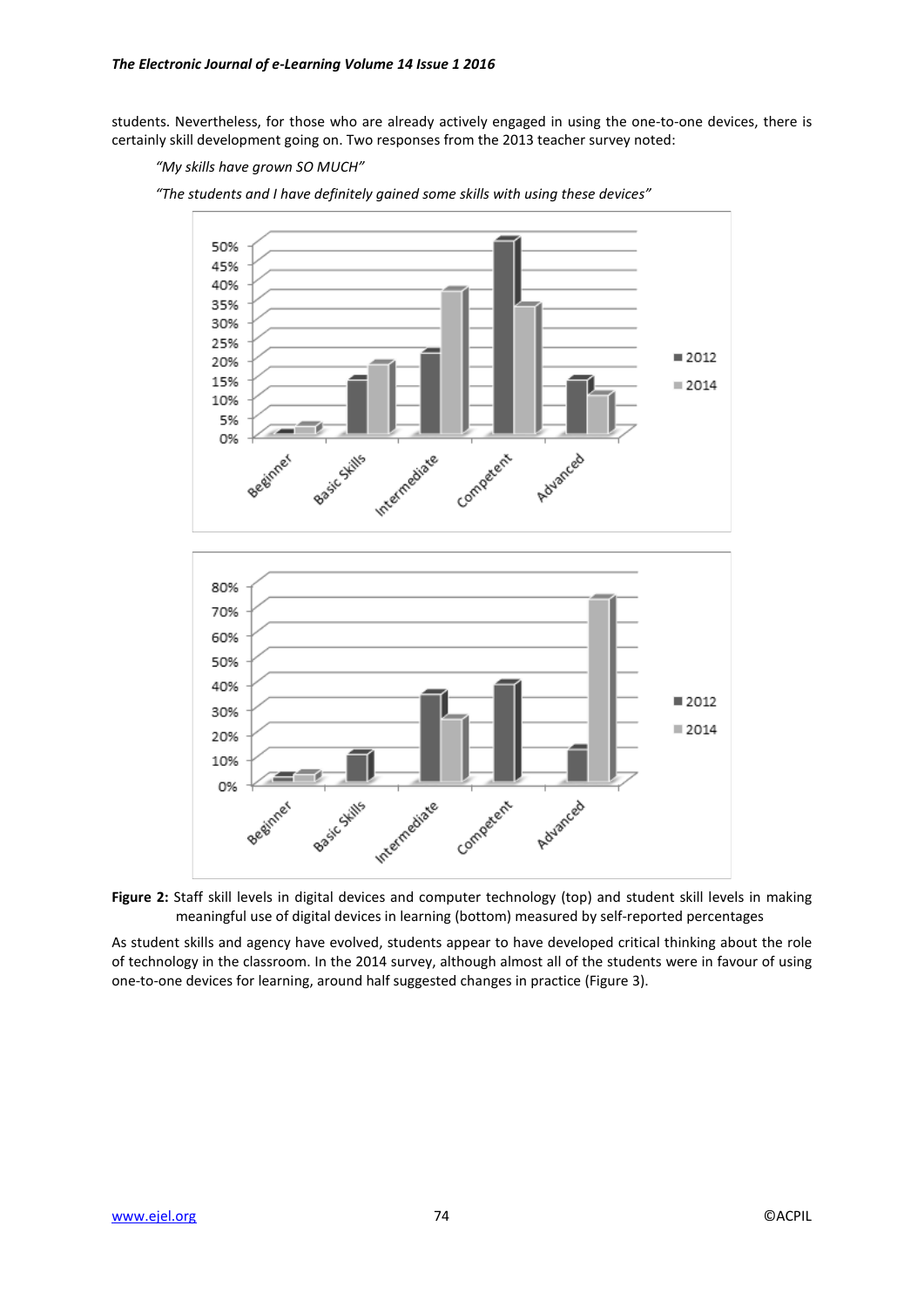

**Figure 3:** Student support for digital devices in learning measured by self-reported percentages

As indicated in the qualitative data, many of the students requested a balance between digital device use and more traditional classroom activities. Perhaps underlying these feelings is a concern that well-understood agency that students have gained through skills taught in their earlier school career, such as reading books and handwriting, are being replaced by less familiar skills. We might postulate, perhaps, that some students feel a lack of agency in the process of this skills transfer, given the results outlined in Figure 3. Compounding this, from the qualitative data, some students and parents feel that handwriting skills are declining, suggesting a diminution of agency in this area.

In their free-text responses, both students and parents occasionally referred to the students being treated as 'guinea pigs', i.e. the subject of an experiment. This response again suggests anxieties about agency; being acted upon, rather than acting on the world. We might suggest that many of these anxieties about agency are a direct result of being part of a culture in transition. Similarly, parental concerns about their own agency with regard to their children's school work often suggests an increasing sense of separation, suggesting that there may be a significant skills gap between parents and students.

# **3.4 Cultural practices**

Cultural practices emphasize the areas that can benefit learning, as they relate to collaboration, meaning making and media use. Our surveys indicate positive transformations of cultural practices within both formal and informal learning spaces. Indeed, the concept of space in the digital world has moved from a sense of belonging to a physical place to a sense of belonging to a communications network (Strivastava, 2005.) Table 5 shows the repeated ideas in the themes of cultural practices.

| Cultural<br><b>Practices</b> | <b>Themes</b>            | n  | <b>Repeated Ideas</b>       | n  |
|------------------------------|--------------------------|----|-----------------------------|----|
| <b>Teachers</b>              | Collaboration            | 6  | Peer collaboration          |    |
|                              |                          |    | Feedback                    |    |
|                              | Student practice         | 6  | Student culture (positive)  |    |
|                              |                          |    | Student culture (negative)  |    |
| <b>Students</b>              | Interactions with others | 14 | Student collaboration       | 8  |
|                              |                          |    | Adult communications        | 6  |
| <b>Parents</b>               | <b>Family Dynamics</b>   | 31 | Media use                   |    |
|                              |                          |    | Reduced personal contact    | 6  |
|                              |                          |    | Device addiction            | 3  |
|                              |                          |    | Changes in social behaviour | 15 |

| Table 5: Themes and repeated ideas from the 'cultural practices' construct |  |  |  |
|----------------------------------------------------------------------------|--|--|--|
|                                                                            |  |  |  |

In terms of cultural practices, one of the most important transformations is the increase in student to student and student to teacher (and vice versa) collaboration. Peer collaboration comes as part of the pedagogical transformation, but another effect is the ability for teachers to give immediate feedback. Teachers' assessment of student culture was varied. Some comments were positive, e.g. classes being able to manage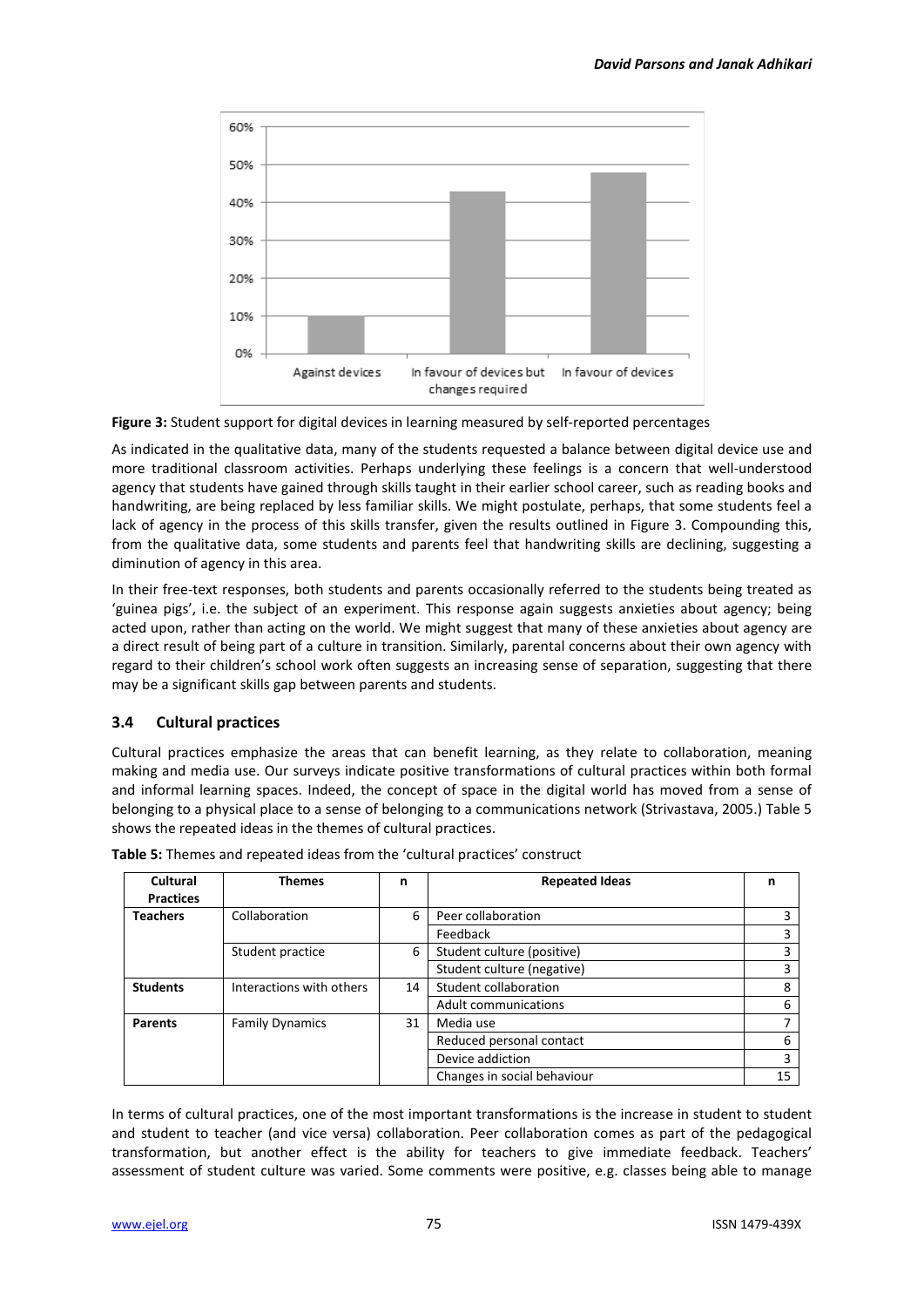themselves even in the teacher's absence. However there was also some evidence of negative impacts on the students' learning culture, for example:

## "*Some relationships have deteriorated in homerooms since the loss of interaction of face to face time with their peers and teachers*."

Students emphasised the communication aspects of cultural practices. Digital one-to-one devices have widened communication opportunities and provided common platforms for collaboration between students. For example, one student stated:

## *"iMessage helps kids connect with sick members of their group in group projects".*

If we consider these digital media in isolation, they might appear as somewhat one-dimensional. However, the settings and learning spaces where these communication channels are utilised, and the learning activities enabled by them, suggests that the BYOD initiative has brought a shift in the wider understanding of learning with and between contexts. In fact, it has contributed to integrating formal and informal learning spaces by extending team work and collaborative learning beyond the school gates. Students are now able to collaborate in real time to complete group tasks. Communication and collaboration between teachers and students has also improved, thus the idea of adult communication appears in Table 5. This also includes a handful of students who do claim to communicate with their parents about their learning.

Since the impact of change goes beyond the classroom, parents too noted changes in social interaction. The key theme that emerged from the data was various impacts in family dynamics. Many parents were concerned with the change in the social behaviour of their children. One parent reported:

#### *"She is now constantly on the iPad, for things other than school work"*

Reference to media use tended to focus on non-educational purposes. Parents mentioned various social media sites being used at home, rather than devices being used for study. Of course it is possible that parents are just more sensitive to their children using their devices for leisure activities. One somewhat wry comment implied that perhaps learning was taking place even if this was not obvious.

#### *"Well I am sure they are learning something but they are glued to the damn thing."*

In terms of social behaviour, a number of parents stated that their children had become less communicative, more aggressive, less interested in physical activities and less willing to do things with the family.

## "*My daughter has become withdrawn and no longer talks to me*."

Of course we have to note that the cohort for this study was aged 13-14, when these behavioural changes are not uncommon, regardless of whether a digital device is used in the classroom. Thus, while we cannot dismiss these concerns, neither can we isolate any effects of the BYOD classroom. Others commented that they now had to communicate with their children electronically rather than face to face. However, some others acknowledged the positive changes even while expressing some concerns, for example.

## *"…very secretive around their IPAD but also very switched on to learning."*

Another concern explicitly raised by several parents was 'addiction' with respect to student relationships with their devices.

"*Since she got her tablet, she has been addicted to it. She's been less active, usually goes to her room and plays with it rather than plays outside with friends like she used to do.*"

In a separate study, young New Zealanders suggested that a preference for cyber communication in social settings, purposeless preoccupation with a device, and feelings of anxiety when unable to use a device might be indicative of device addiction (Vacaru, Shepherd and Sheridan, 2014.) However, the authors of that study caution against using the term 'addiction', suggesting 'problematic use' is more appropriate, but such behaviour is certainly an issue of cultural practice that needs monitoring.

Looking at the quantitative data, student use of technology has, despite some concerns by parents, remained focused predominantly on educational activities (Figure 5). Media use has also extended the students' ability to express and communicate their work, as this parent reported in the 2013 survey:

# *"The quality of presentations on the device are incredible. It's great to be able to see the science assignment posted on YouTube."*

Much of the reported media use might be seen as primarily substitution or augmentation, rather than more fundamental changes in teaching and learning. However the staff surveys reveal that the true impact is seen in teaching practice and student engagement, for example; a more informal approach to classroom teaching,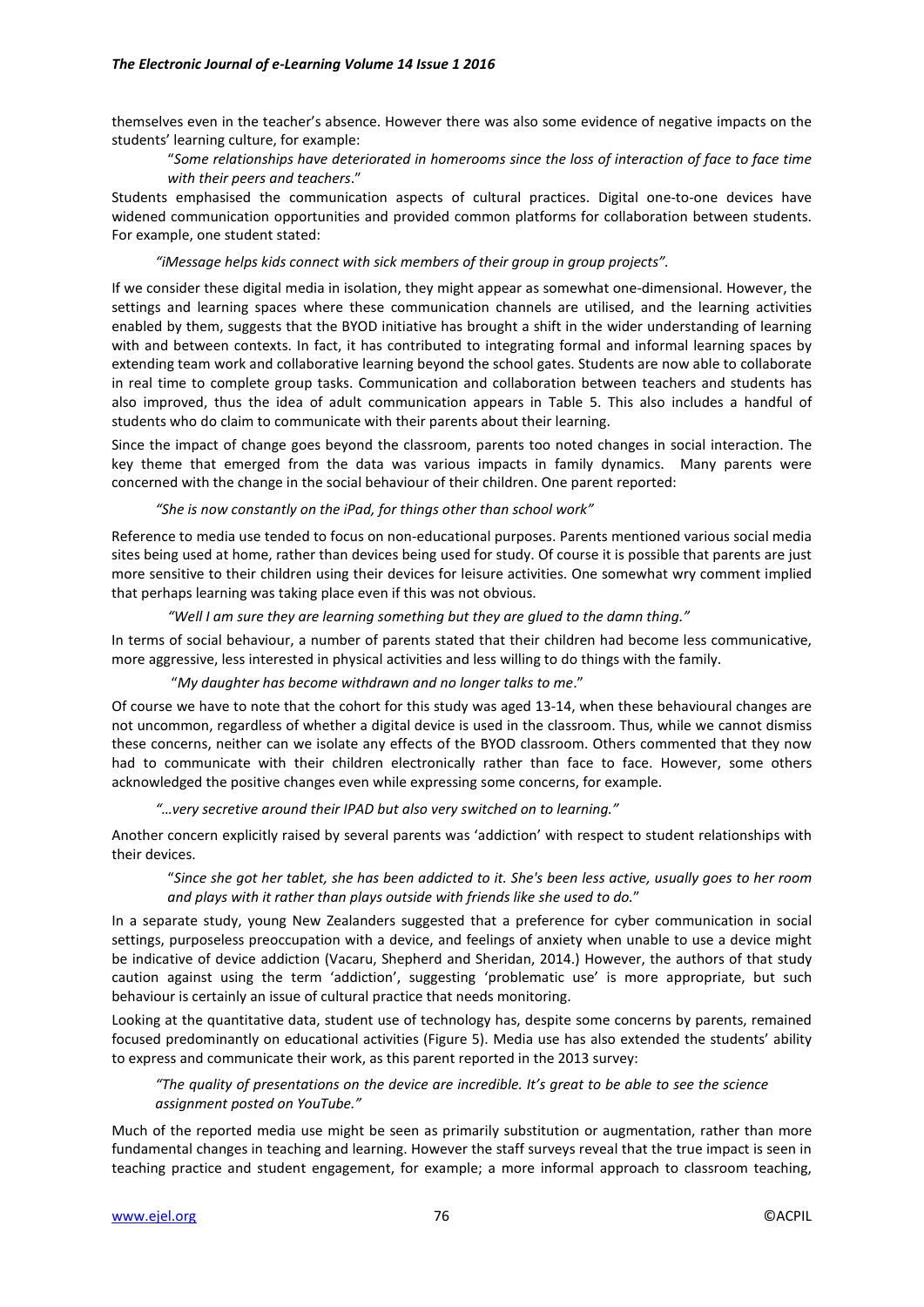more ability to differentiate disparate learning styles and abilities, more flipping of the classroom and more engagement from boys in terms of their writing.



**Figure 4:** Student's nature of technology usage in school and at home (self-reported)

The structural impact of pervasive technology has of course impacted on the culture of the school, and leads to challenges for teachers such as keeping an eye on students during classes to prevent them from going off task.

# **3.5 Interaction of structures, agency and cultural practices**

As described previously, structures, agency and cultural practices characterise the sociocultural framework. Most importantly, this framework sees learning through mobile devices in and around different learning spaces and is governed by a triangular relationship between the three components represented in Figure 1. Our final research question asks how these components have interacted during the period of the BYOD initiative. There are a number of aspects associated with each component and these aspects have either positive or negative impacts on each other in the experiences of students, teachers and parents in both formal and informal learning spaces.

Looking at the structure component, it contributed positively to the agency of students and teachers in terms of digital skills. The BYOD device and the technological infrastructure in school provided an opportunity for skills development. The results show that digital skills have improved in students since the BYOD initiative and also suggest a slow but positive trend in the digital skills of the teachers (Figure 2).

Other aspects of structure, however, act as constraints, in particular the curricular frame and its associated external examinations. Our results indicate that many students have included time with pen and paper, combining learning strategies to prepare for the NCEA assessment method. For example:

*"I do think learning with devices is great but we need a balance until NCEA is done via computers as it's hard to get back into using pen and paper for exams"*

In a different context, one of the aspects of cultural practices (media use) is having an impact on structure (learning environment). There are some concerns for classroom management and distractions caused by the inappropriate usage of the one-to-one devices by students within the classroom.

One of the most important benefits of the BYOD initiative is the increase in collaboration (cultural practices) across formal and informal learning spaces. This is enabled by improved mobile communications (structure) and contributes to the development of agency in the students.

Despite some contradictions and challenges, interaction between the three components of the social-cultural framework in the context of BYOD has resulted in positive outcomes. However, there are a number of constraints caused by structure, and tensions raised by changes in culture.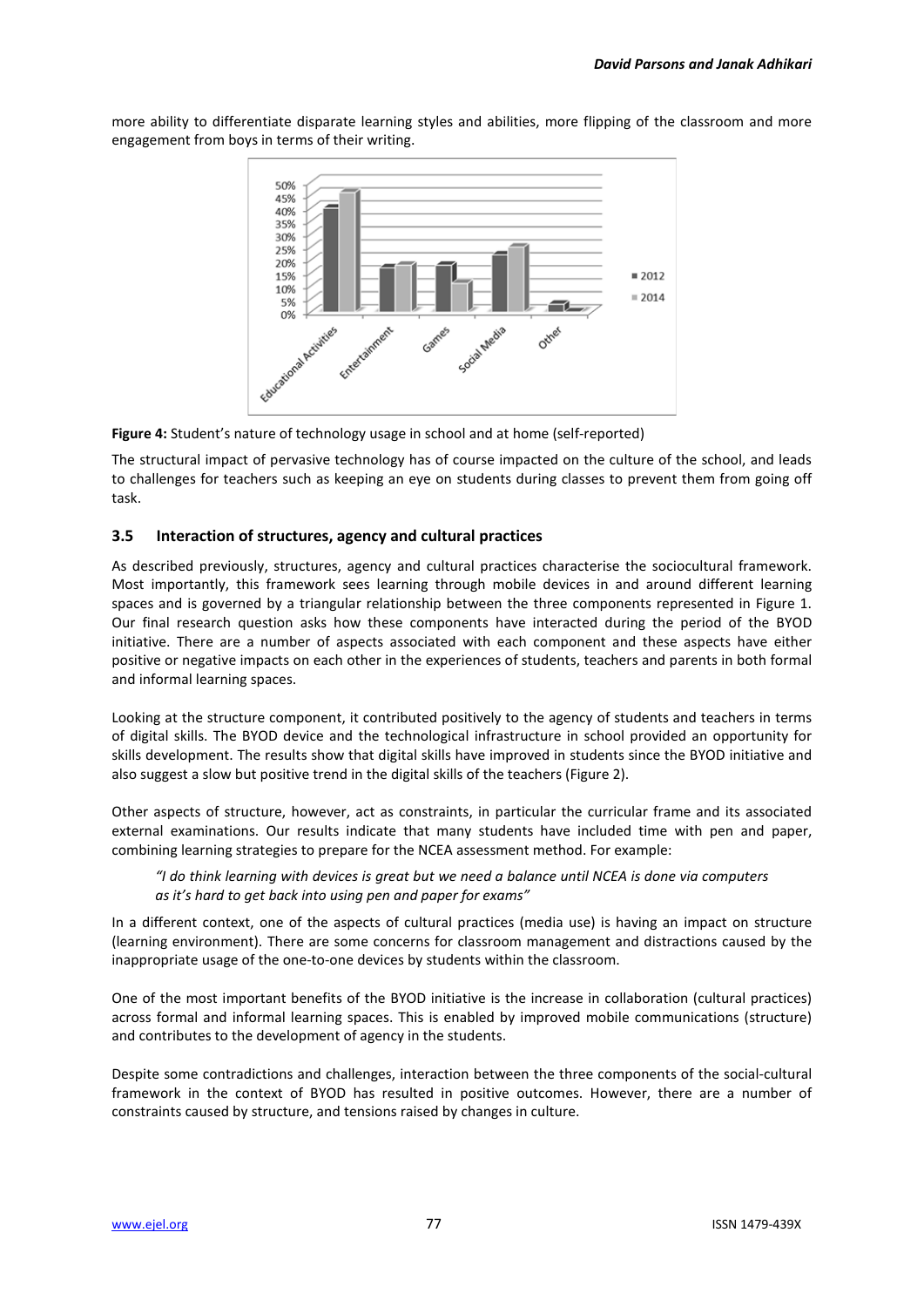## **4 Conclusions and future work**

The longitudinal analysis of the BYOD project, based on the multiple surveys conducted with different stakeholders at different points in time has given us a good understanding of how the BYOD classroom has developed since its introduction. The analysis of data based on the social-cultural framework has been worthwhile to understand the relationships and interactions between the digital devices and infrastructure, the various stakeholders and the learning environment.

The majority of the quantitative results were positive, including improvement in the digital skills of students and teachers, increases in opportunity for individual mobile communications and collaboration for learning activities and also the advancement in social and personal development of students. From the qualitative data there were some persistent issues around the nature of media use by students and the impact it is having on teaching and learning activities. Qualitative data from teachers was substantially positive, while responses from parents and students were more mixed. This may suggest the impact of agency; in this context, teachers have the greatest agency, parents the least.

Our findings also suggest that students perceive their digital skills as developing rapidly, while teachers are more circumspect. From our interpretations of our qualitative data, we suggest that this is because members of staff are considering the development of their skills in the context of transformations of classroom practice, which demands a more extensive skill set than student use of one-to-one devices.

The focus of this article has been on survey data from the initial stages of a long term BYOD initiative that is not yet fully embedded. The data we have collected suggests that this is a period of transition and in many ways the BYOD initiative is being used also as an opportunity to redefine itself. There are skills that need to be developed further, dissonances between new forms of teaching and learning and traditional assessment structures, and anxieties about the unknown impacts of such major changes to schooling. There is clearly much more work to be done before we truly understand the implications of what is currently happening in the BYOD process. The next stage of our work will continue to investigate the themes introduced in the paper as the school completes its BYOD rollout.

# **References**

- Ackerman, A., and Krupp, M. (2012) Five Components to Consider for BYOT/BYOD. *Proceedings of IADIS International Conference on Cognition and Exploratory Learning in Digital Age (CELDA)*, Madrid, Spain, Oct 19-21, 2012.
- Adhikhari, J., Parsons, D., and Mathrani, A. (2012) Bridging Digital Divides in the Learning Process: Challenges and Implications of Integrating ICTs. *Proceedings of 11th World Conference on Mobile and Contextual Learning (mLearn 2012)*, Helsinki, Finland, 16-18 October 2012
- Auerbach, C. & Silverstein, L. (2003) *Qualitative Data: An Introduction to Coding and Analysis*. New York, NY: New York University Press.
- Bailey, J., Schneider, C., and Vander Ark, T. (2012) Funding the Shift to Digital Learning: Three Strategies for Funding Sustainable High-Access Environments. Digitla Leranign Now. Retrieved from
	- http://digitallearningnow.com/site/uploads/2014/05/DLN-Smart-Series-Paper-1-Final.pdf
- Baker, K. (2014) *Investigating the initiative of students bringing their own technology Devices into New Zealand secondary schools*. Unpublished Master's Thesis, Unitec, New Zealand. Retrieved from

http://unitec.researchbank.ac.nz/bitstream/handle/10652/2578/Karen%20Baker\_2015-02-16.pdf?sequence=1 Bannon, L., and Bodker, S. (1991) Beyond the interface: Encountering artifacts in use. In J.M. Carroll (Ed.), *Designing* 

- *Interaction: Psychology at the Human-Computer Interface* (pp 227-253), Cambridge University Press, Cambridge.
- Brosveet, J. and Sorensen, K. (2000) Fishing for fun and profit? National domestication of multimedia: The case of Norway, *The Information Society*, Vol 16, No. 4, pp 263-276.
- Bruder, P. (2014) Gadgets go to School: The Benefits and Risks of BYOD (Bring Your Own Device). *Education Digest*, Vol 80, No 3, pp 15-18.
- Carroll, J. M., Kellogg, W. A. and Rosson, M. B. (1991) The task-artifact cycle. In J.M. Carroll (Ed.), *Designing Interaction: Psychology at the Human-Computer Interface* (pp 74-102), Cambridge University Press, Cambridge.
- Cheung, W. and Hew, K. (2009) A review of research methodologies used in studies on mobile handheld devices in K-12 and higher education settings, *Australasian Journal of Educational Technology*, Vol 25, No. 2, pp 153-183.

Cochrane, T., Antonczak, L., Keegan, H. and Narayan, V. (2014) Riding the wave of BYOD: developing a framework for creative pedagogies, *Research in Learning Technology*, Vol 22.

- Collis, B. and Moonen, J. (2008) Web 2.0 Tools and Processes in Higher Education: Quality Perspectives. *Educational Media International*, Vol 45, No. 2, pp 93-106.
- Cristol, D. and Gimbert, B. (2013) Academic Achievement in BYOD Classrooms. *Proceedings of the 12th World Conference on Mobile and Contextual Learning (mLearn 2013).*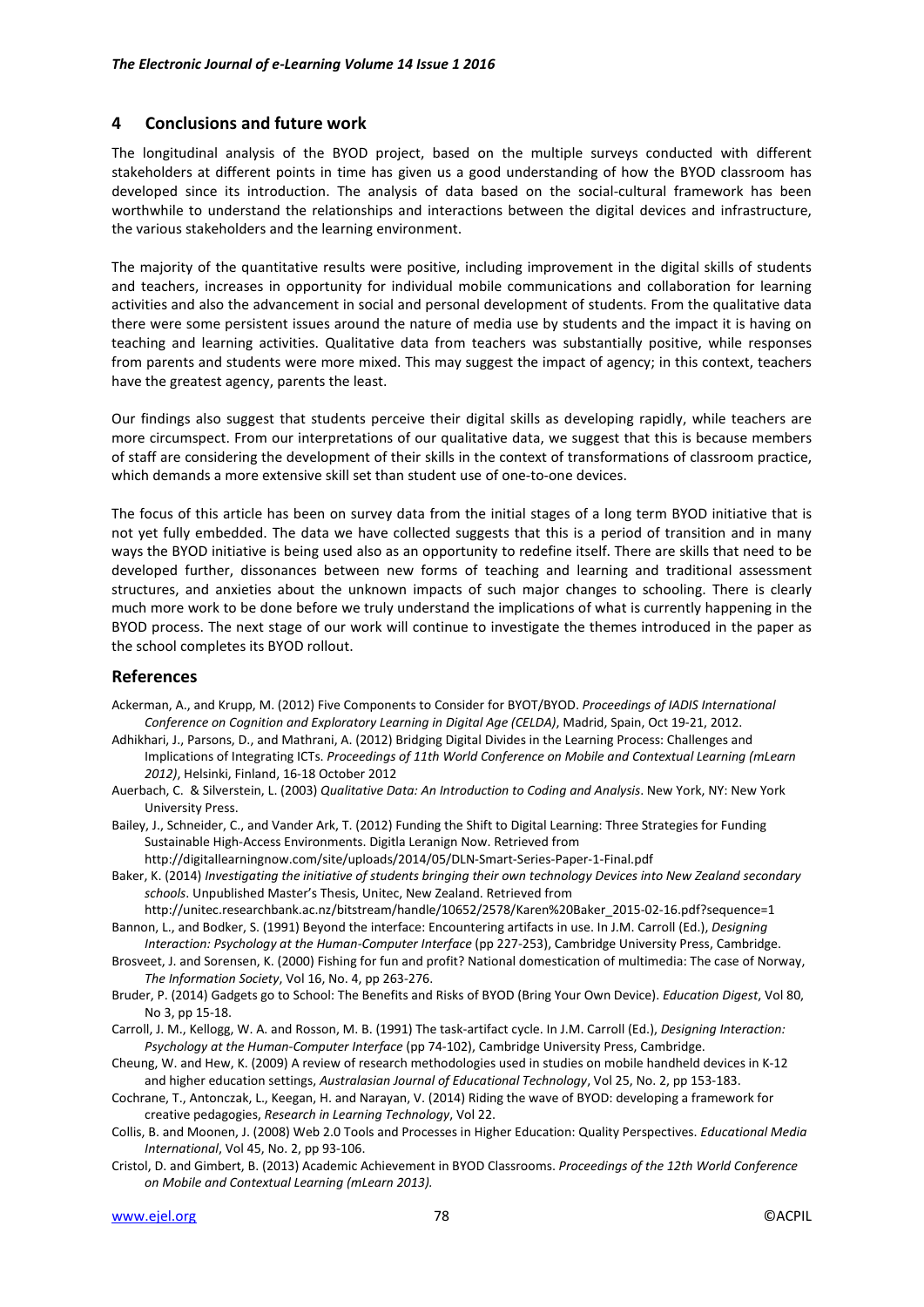- Engelhard, C. and Kyeong-Ju Seo, K. (2012) Going from Obsolete to Innovative: Empowering Problem-Based Learning with Online Social Media. In K. Kyeong-Ju Seo, D. A. Pellegrino and C. Engelhard (Eds.), *Designing Problem-Driven Instruction with Online Social Media*, Information Age Publishing, Charlotte, NC.
- Falloon, G. (2015) What's the difference? Learning collaboratively using iPads in conventional classrooms, *Computers & Education*, Vol 84, pp 62–77
- Khalid, M., Jurisic, O., Kristensen, H. and Orngreen, R. (2014) Exploring the use of iPads in Danish Schools. In *Proceedings of the 13th European Conference on e-Learning (ECEL 2014)*
- Lennon, R. (2012) Bring your own device (BYOD) with Cloud 4 education. In *Proceedings of the 3rd annual conference on Systems, programming, and applications: software for humanity (SPLASH '12)* pp 171-180. MacKenzie, D. and Wajcman, J. (Eds.) (1985) *The Social Shaping of Technology: How the Refrigerator Got its Hum*, Open University Press, Milton Keynes.
- McLuhan, M. (1964) *Understanding Media: The Extensions of Man*, McGraw Hill, Canada.
- Mardis, M., and Everhart, N. (2013) From Paper to Pixel: The Promise and Challenges of Digital Textbooks for K-12 Schools, in M. Orey, S. Jones, and R. Branch (Eds.). *Educational Media and Technology Yearbook*, Vol 37, pp 93-118
- Martin, F. and Ertzberger, J. (2013) Here and now mobile learning: An experimental study on the use of mobile technology, *Computers & Education*, Vol 68, pp 76-85.
- NZQA. (2013) *NZQA Future State 2012-2022 Strategic Plan*. Retrieved from http://www.nzqa.govt.nz/assets/Aboutus/Publications/Strategic-publications/Future-State-Plan-summary.pdf
- Pachler, N., Bachmair, B., Cook, J. and Kress, G. (2010) *Mobile learning: structures, agency, practices*, Springer, New York.
- Parsons, D. (2013) Jam Today Embedding BYOD into Classroom Practice. In *Proceedings of 12th World Conference on Mobile and Contextual Learning (mLearn 2013)*.
- Saldaña, J. (2009) *The Coding Manual for Qualitative Researchers*. SAGE Publications.
- Sangani, K. (2013) BYOD to the Classroom, *Engineering & Technology*, April, pp 42-45.
- Sharples, M. (2002) Disruptive devices: Mobile technology for conversational learning. *International Journal of Continuing Engineering Education and Lifelong Learning*, Vol 12, pp 504-520.
- Srivastava, L. (2005) Mobile phones and the evolution of social behaviour. *Behaviour & Information Technology*, Vol 24, No. 2, pp 111-129.
- Twining, P. (2014) Redefining education: 1 to 1 computing strategies in English schools. Proceedings of the *Australian Computers in Education Conference (ACEC),* pp. 428–437.
- UNESCO. (2013) *Policy guidelines for mobile learning*, Retrieved from http://unesdoc.unesco.org/images/0021/002196/219641e.pdf
- Vacaru, M., Shepherd R. and Sheridan J. (2014) New Zealand Youth and Their Relationships with Mobile Phone Technology, *International Journal of Mental Health Addiction,* Vol 12, pp 572–584.
- Wei, K. K., Teo, H. H., Chan, H. C. and Tan, B. C. Y. (2011) Conceptualizing and testing a social cognitive model of the digital divide. *Information Systems Research*, Vol 22, No. 1, pp 170-187.